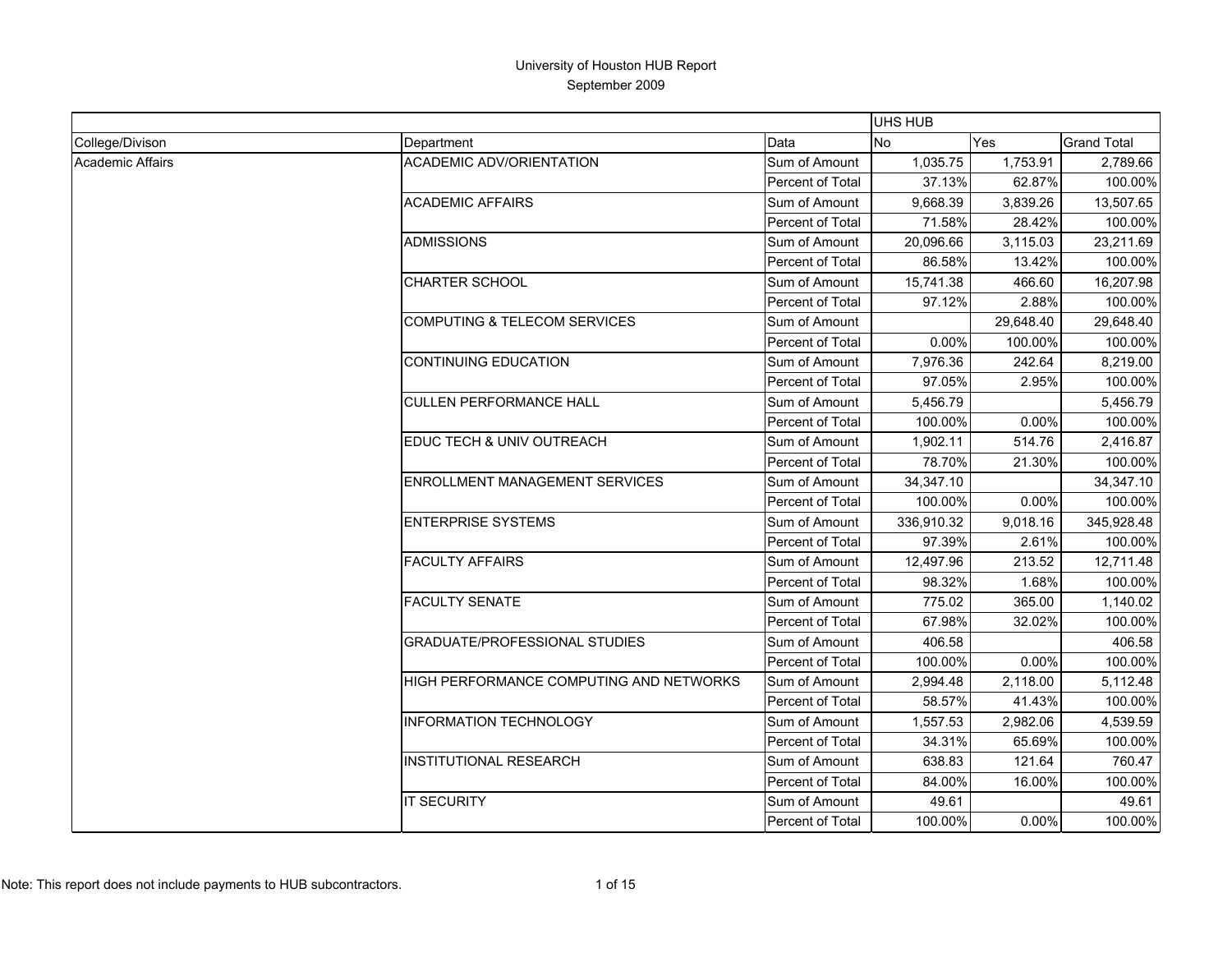|                                   |                                       |                  | <b>UHS HUB</b> |              |                    |
|-----------------------------------|---------------------------------------|------------------|----------------|--------------|--------------------|
| College/Divison                   | Department                            | Data             | No             | Yes          | <b>Grand Total</b> |
| Academic Affairs                  | <b>KUHF RADIO</b>                     | Sum of Amount    | 86,821.40      | 3,566.03     | 90,387.43          |
|                                   |                                       | Percent of Total | 96.05%         | 3.95%        | 100.00%            |
|                                   | <b>KUHT TV</b>                        | Sum of Amount    | 87,889.27      | 3,874.31     | 91,763.58          |
|                                   |                                       | Percent of Total | 95.78%         | 4.22%        | 100.00%            |
|                                   | <b>REGISTRATION AND ACADEMIC RECO</b> | Sum of Amount    | 16.038.17      |              | 16,038.17          |
|                                   |                                       | Percent of Total | 100.00%        | 0.00%        | 100.00%            |
|                                   | SCHOLARSHIPS AND FINANCIAL AID        | Sum of Amount    | 31,470.44      | 2,256.77     | 33,727.21          |
|                                   |                                       | Percent of Total | 93.31%         | 6.69%        | 100.00%            |
|                                   | TECHNOLOGY SUPPORT SERVICES           | Sum of Amount    | 79,799.67      | 70,868.51    | 150,668.18         |
|                                   |                                       | Percent of Total | 52.96%         | 47.04%       | 100.00%            |
|                                   | UH WELCOME CENTER                     | Sum of Amount    | 34,616.48      | 4,087.14     | 38,703.62          |
|                                   |                                       | Percent of Total | 89.44%         | 10.56%       | 100.00%            |
|                                   | UNDERGRADUATE STUDIES                 | Sum of Amount    | 782.63         |              | 782.63             |
|                                   |                                       | Percent of Total | 100.00%        | 0.00%        | 100.00%            |
| Academic Affairs Sum of Amount    |                                       |                  | 789,472.93     | 139,051.74   | 928,524.67         |
| Academic Affairs Percent of Total |                                       |                  | 85.02%         | 14.98%       | 100.00%            |
| Administration and Finance        | <b>ADMIN - FINANCIAL SVCS</b>         | Sum of Amount    | 132,000.00     |              | 132,000.00         |
|                                   |                                       | Percent of Total | 100.00%        | 0.00%        | 100.00%            |
|                                   | <b>ADMINISTRATION &amp; FINANCE</b>   | Sum of Amount    | 2,601.30       | 230.09       | 2,831.39           |
|                                   |                                       | Percent of Total | 91.87%         | 8.13%        | 100.00%            |
|                                   | <b>AUXILIARY SERVICES OPERATIONS</b>  | Sum of Amount    | 10.469.76      |              | 10,469.76          |
|                                   |                                       | Percent of Total | 100.00%        | 0.00%        | 100.00%            |
|                                   | <b>BUDGET</b>                         | Sum of Amount    | 43.82          |              | 43.82              |
|                                   |                                       | Percent of Total | 100.00%        | 0.00%        | 100.00%            |
|                                   | <b>BUSINESS SERVICES</b>              | Sum of Amount    | 568.00         |              | 568.00             |
|                                   |                                       | Percent of Total | 100.00%        | 0.00%        | 100.00%            |
|                                   | <b>BUSINESS SERVICES OPERATIONS</b>   | Sum of Amount    | 2,033.73       | 2,151.49     | 4,185.22           |
|                                   |                                       | Percent of Total | 48.59%         | 51.41%       | 100.00%            |
|                                   | ENVIRONMENTAL HEALTH RISK MGMT        | Sum of Amount    | 9,209.47       | 114.04       | 9,323.51           |
|                                   |                                       | Percent of Total | 98.78%         | 1.22%        | 100.00%            |
|                                   | <b>FACILITIES &amp; PLANNING</b>      | Sum of Amount    | 5,784,500.47   | 1,203,341.20 | 6,987,841.67       |
|                                   |                                       | Percent of Total | 82.78%         | 17.22%       | 100.00%            |
|                                   | <b>FACILITIES MAINTENANCE ADMIN</b>   | Sum of Amount    |                | 7,467.76     | 7,467.76           |
|                                   |                                       | Percent of Total | $0.00\%$       | 100.00%      | 100.00%            |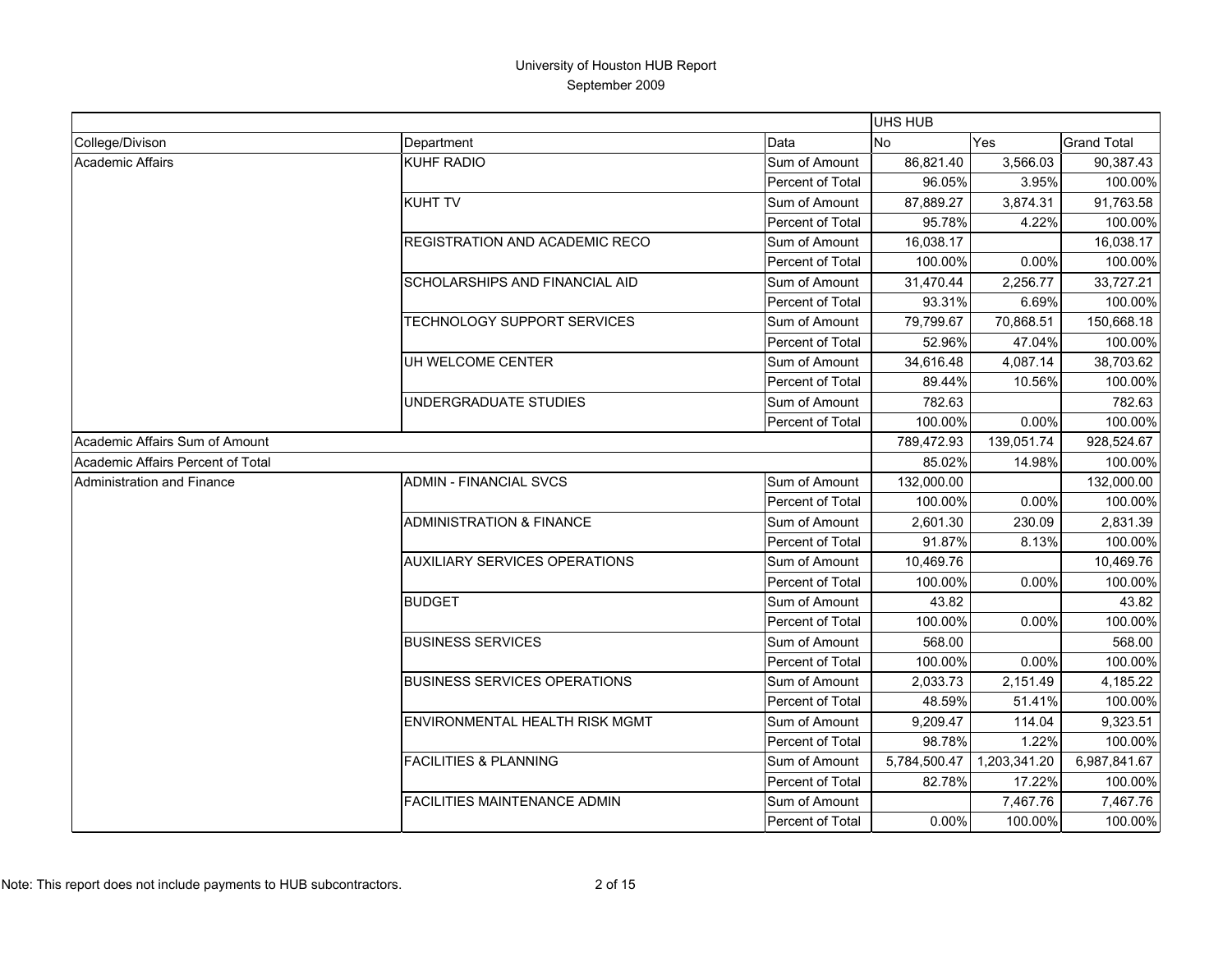|                                   |                                     |                  | UHS HUB    |           |                    |
|-----------------------------------|-------------------------------------|------------------|------------|-----------|--------------------|
| College/Divison                   | Department                          | Data             | <b>No</b>  | Yes       | <b>Grand Total</b> |
| <b>Administration and Finance</b> | <b>FINANCE</b>                      | Sum of Amount    | 10,859.99  | 9.841.00  | 20.700.99          |
|                                   |                                     | Percent of Total | 52.46%     | 47.54%    | 100.00%            |
|                                   | <b>FINANCE &amp; OPERATIONS</b>     | Sum of Amount    | 171.01     | 420.02    | 591.03             |
|                                   |                                     | Percent of Total | 28.93%     | 71.07%    | 100.00%            |
|                                   | <b>FINANCIAL REPORTING</b>          | Sum of Amount    | 2,035.36   | 164.91    | 2,200.27           |
|                                   |                                     | Percent of Total | 92.51%     | 7.49%     | 100.00%            |
|                                   | <b>HUMAN RESOURCES</b>              | Sum of Amount    | 1,764.25   | 1,054.54  | 2,818.79           |
|                                   |                                     | Percent of Total | 62.59%     | 37.41%    | 100.00%            |
|                                   | <b>INST - BUSINESS SERVICES</b>     | Sum of Amount    | 217,178.02 |           | 217,178.02         |
|                                   |                                     | Percent of Total | 100.00%    | 0.00%     | 100.00%            |
|                                   | <b>INST - FINANCIAL ACCOUNTING</b>  | Sum of Amount    | 604.27     | 384.66    | 988.93             |
|                                   |                                     | Percent of Total | 61.10%     | 38.90%    | 100.00%            |
|                                   | ONE CARD PROGRAM                    | Sum of Amount    | 5,109.08   | 810.74    | 5,919.82           |
|                                   |                                     | Percent of Total | 86.30%     | 13.70%    | 100.00%            |
|                                   | PARKING & TRANSPORTATION OPERATIONS | Sum of Amount    | 300,942.69 | 2,765.49  | 303,708.18         |
|                                   |                                     | Percent of Total | 99.09%     | 0.91%     | 100.00%            |
|                                   | PHY PLANT-ADMINISTRATION            | Sum of Amount    | 120,819.19 | 25,889.27 | 146,708.46         |
|                                   |                                     | Percent of Total | 82.35%     | 17.65%    | 100.00%            |
|                                   | PHY PLANT-AUTOMOTIVE                | Sum of Amount    | 7,671.58   | 7,234.61  | 14,906.19          |
|                                   |                                     | Percent of Total | 51.47%     | 48.53%    | 100.00%            |
|                                   | PHY PLANT-BLDG MAINT                | Sum of Amount    | 51,087.66  | 12,070.68 | 63,158.34          |
|                                   |                                     | Percent of Total | 80.89%     | 19.11%    | 100.00%            |
|                                   | PHY PLANT-CUSTODIAL SVCS            | Sum of Amount    | 1,063.80   | 84.95     | 1,148.75           |
|                                   |                                     | Percent of Total | 92.61%     | 7.39%     | 100.00%            |
|                                   | <b>IPHY PLANT-GROUNDS MAINT</b>     | Sum of Amount    | 18,319.29  |           | 18,319.29          |
|                                   |                                     | Percent of Total | 100.00%    | 0.00%     | 100.00%            |
|                                   | PHY PLANT-SOLID WASTE               | Sum of Amount    | 3,586.24   |           | 3,586.24           |
|                                   |                                     | Percent of Total | 100.00%    | 0.00%     | 100.00%            |
|                                   | PHY PLANT-UTILITIES                 | Sum of Amount    | 65,668.47  | 10,057.71 | 75,726.18          |
|                                   |                                     | Percent of Total | 86.72%     | 13.28%    | 100.00%            |
|                                   | <b>POLICE</b>                       | Sum of Amount    | 11,996.97  | 10,054.74 | 22,051.71          |
|                                   |                                     | Percent of Total | 54.40%     | 45.60%    | 100.00%            |
|                                   | POSTAL SERVICES OPERATIONS          | Sum of Amount    | 13,009.54  | 1,093.30  | 14,102.84          |
|                                   |                                     | Percent of Total | 92.25%     | 7.75%     | 100.00%            |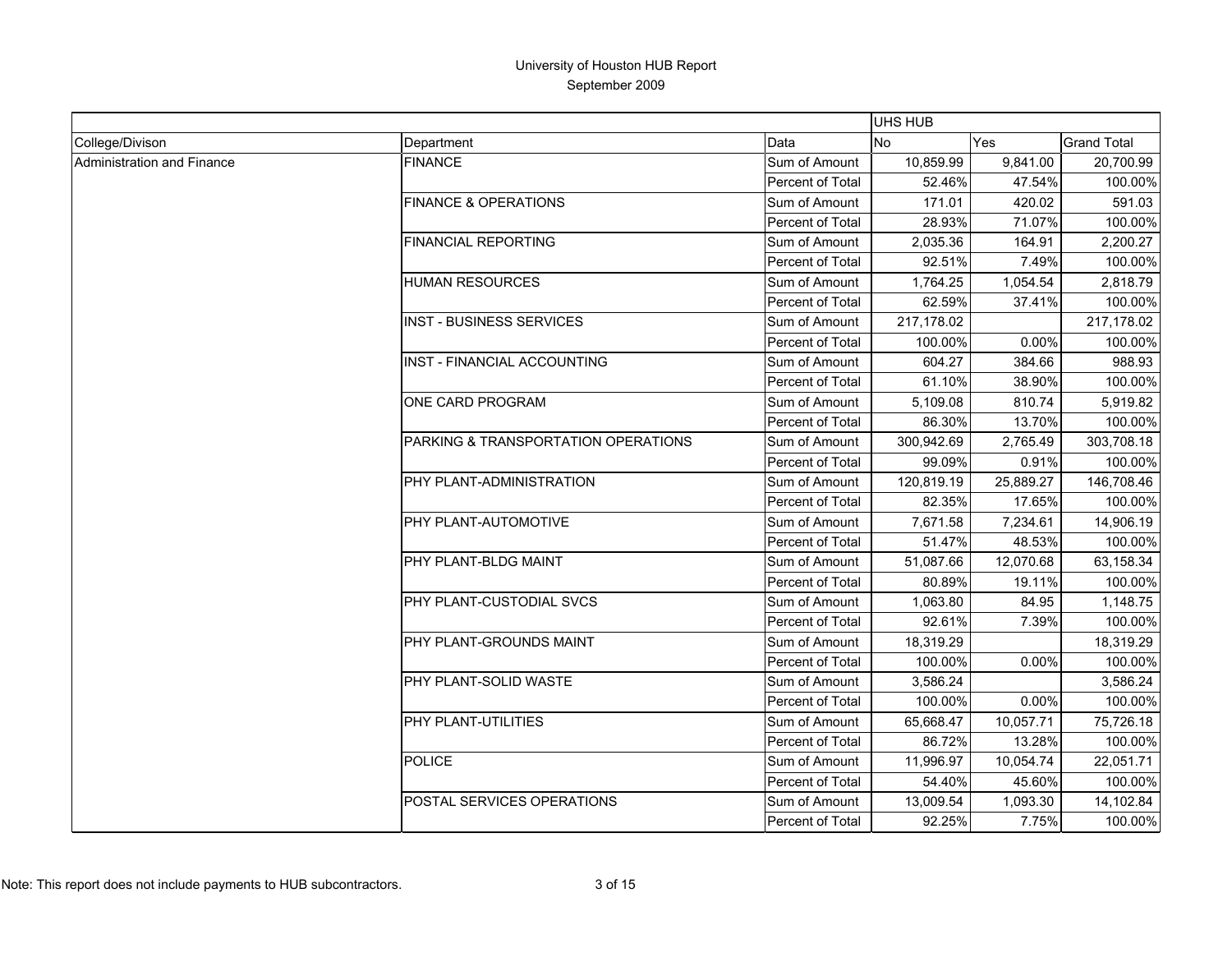|                                             |                                     |                  | <b>UHS HUB</b> |              |                    |
|---------------------------------------------|-------------------------------------|------------------|----------------|--------------|--------------------|
| College/Divison                             | Department                          | Data             | <b>No</b>      | Yes          | <b>Grand Total</b> |
| Administration and Finance                  | PRINTING OPERATIONS                 | Sum of Amount    | 34,544.16      | 1,197.09     | 35,741.25          |
|                                             |                                     | Percent of Total | 96.65%         | 3.35%        | 100.00%            |
|                                             | PURCHASED UTILITIES                 | Sum of Amount    | 4,790.00       |              | 4,790.00           |
|                                             |                                     | Percent of Total | 100.00%        | 0.00%        | 100.00%            |
|                                             | STUDENT FINANCIAL SERVICES          | Sum of Amount    | 18,062.98      | 4,472.18     | 22,535.16          |
|                                             |                                     | Percent of Total | 80.15%         | 19.85%       | 100.00%            |
| Administration and Finance Sum of Amount    |                                     |                  | 6,830,711.10   | 1,300,900.47 | 8,131,611.57       |
| Administration and Finance Percent of Total |                                     |                  | 84.00%         | 16.00%       | 100.00%            |
| Architecture                                | DEAN, ARCHITECTURE                  | Sum of Amount    | 35,279.33      | 5,708.84     | 40,988.17          |
|                                             |                                     | Percent of Total | 86.07%         | 13.93%       | 100.00%            |
| Architecture Sum of Amount                  |                                     |                  | 35,279.33      | 5,708.84     | 40,988.17          |
| Architecture Percent of Total               |                                     |                  | 86.07%         | 13.93%       | 100.00%            |
| <b>Athletics</b>                            | <b>INTERCOLLEGIATE ATHLETICS</b>    | Sum of Amount    | 749,934.57     | 86,950.24    | 836,884.81         |
|                                             |                                     | Percent of Total | 89.61%         | 10.39%       | 100.00%            |
| Athletics Sum of Amount                     |                                     |                  | 749,934.57     | 86,950.24    | 836,884.81         |
| <b>Athletics Percent of Total</b>           |                                     |                  | 89.61%         | 10.39%       | 100.00%            |
| <b>Business Administration</b>              | ACCOUNTANCY AND TAXATION            | Sum of Amount    | 1,971.90       | 618.33       | 2,590.23           |
|                                             |                                     | Percent of Total | 76.13%         | 23.87%       | 100.00%            |
|                                             | <b>BAUER CAREER SERVICES CTR</b>    | Sum of Amount    | 13,930.68      | 504.27       | 14,434.95          |
|                                             |                                     | Percent of Total | 96.51%         | 3.49%        | 100.00%            |
|                                             | <b>BAUER COMMUNICATIONS</b>         | Sum of Amount    | 30,508.81      | 2,706.15     | 33,214.96          |
|                                             |                                     | Percent of Total | 91.85%         | 8.15%        | 100.00%            |
|                                             | <b>BAUER DIVISION OF TECHNOLOGY</b> | Sum of Amount    | 10,506.13      | 1,704.84     | 12,210.97          |
|                                             |                                     | Percent of Total | 86.04%         | 13.96%       | 100.00%            |
|                                             | DEAN, BUSINESS ADMINISTRATION       | Sum of Amount    | 46,886.95      | 10,294.34    | 57,181.29          |
|                                             |                                     | Percent of Total | 82.00%         | 18.00%       | 100.00%            |
|                                             | DECISION AND INFORMATION SCIEN      | Sum of Amount    | 5,383.84       | 655.64       | 6,039.48           |
|                                             |                                     | Percent of Total | 89.14%         | 10.86%       | 100.00%            |
|                                             | <b>EXECUTIVE DEGREE PROGRAMS</b>    | Sum of Amount    | 12,179.29      | 3,306.63     | 15,485.92          |
|                                             |                                     | Percent of Total | 78.65%         | 21.35%       | 100.00%            |
|                                             | <b>FINANCE-BUS ADMIN</b>            | Sum of Amount    | 2,052.95       | 1,479.76     | 3,532.71           |
|                                             |                                     | Percent of Total | 58.11%         | 41.89%       | 100.00%            |
|                                             | <b>MANAGEMENT</b>                   | Sum of Amount    | 10,182.87      | 3,396.47     | 13,579.34          |
|                                             |                                     | Percent of Total | 74.99%         | 25.01%       | 100.00%            |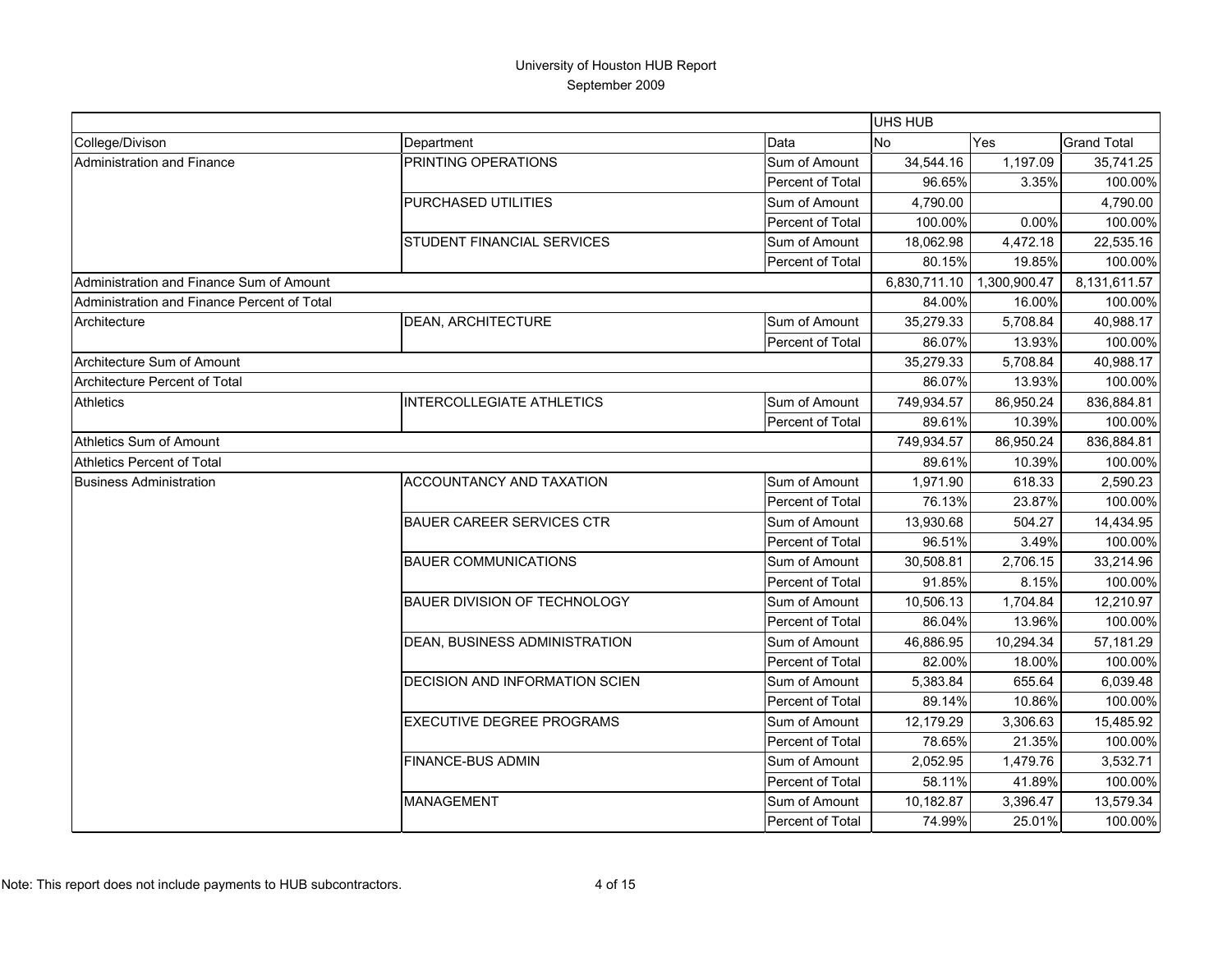|                                                 |                                           |                         | UHS HUB    |            |                    |
|-------------------------------------------------|-------------------------------------------|-------------------------|------------|------------|--------------------|
| College/Divison                                 | Department                                | Data                    | <b>No</b>  | <b>Yes</b> | <b>Grand Total</b> |
| <b>Business Administration</b>                  | <b>MARKETING-BUS ADMIN</b>                | Sum of Amount           | 3,663.99   | 1,943.32   | 5,607.31           |
|                                                 |                                           | <b>Percent of Total</b> | 65.34%     | 34.66%     | 100.00%            |
|                                                 | <b>MBA STUDENT SERVICES CENTER</b>        | Sum of Amount           | 7.939.55   | 399.07     | 8,338.62           |
|                                                 |                                           | Percent of Total        | 95.21%     | 4.79%      | 100.00%            |
|                                                 | <b>SALES EXCELLENCE INSTITUTE</b>         | Sum of Amount           | 5,761.36   | 61.53      | 5,822.89           |
|                                                 |                                           | <b>Percent of Total</b> | 98.94%     | 1.06%      | 100.00%            |
|                                                 | SMALL BUSINESS DEV CENTER                 | Sum of Amount           | 30,773.63  | 36,020.24  | 66,793.87          |
|                                                 |                                           | <b>Percent of Total</b> | 46.07%     | 53.93%     | 100.00%            |
|                                                 | UNDERGRAD BUSINESS PROG                   | Sum of Amount           | 7,596.17   | 708.22     | 8,304.39           |
|                                                 |                                           | Percent of Total        | 91.47%     | 8.53%      | 100.00%            |
|                                                 | WOLFF CTR FOR ENTREPRENEURSHIP            | Sum of Amount           | 2,966.72   | 747.62     | 3,714.34           |
|                                                 |                                           | Percent of Total        | 79.87%     | 20.13%     | 100.00%            |
| <b>Business Administration Sum of Amount</b>    |                                           |                         | 192,304.84 | 64,546.43  | 256,851.27         |
| <b>Business Administration Percent of Total</b> |                                           |                         | 74.87%     | 25.13%     | 100.00%            |
| Chancellor/President                            | AFFIRMATIVE ACTION                        | Sum of Amount           |            | 182.95     | 182.95             |
|                                                 |                                           | Percent of Total        | 0.00%      | 100.00%    | 100.00%            |
|                                                 | <b>PRESIDENT</b>                          | Sum of Amount           | 5,513.28   | 1.344.41   | 6,857.69           |
|                                                 |                                           | Percent of Total        | 80.40%     | 19.60%     | 100.00%            |
|                                                 | <b>STAFF COUNCIL</b>                      | Sum of Amount           | 10,098.43  | 432.54     | 10,530.97          |
|                                                 |                                           | Percent of Total        | 95.89%     | 4.11%      | 100.00%            |
| Chancellor/President Sum of Amount              |                                           |                         | 15,611.71  | 1,959.90   | 17,571.61          |
| <b>Chancellor/President Percent of Total</b>    |                                           |                         | 88.85%     | 11.15%     | 100.00%            |
| Education                                       | CENTER FOR INFO TECH IN EDUCATION         | Sum of Amount           | 16,364.20  | 5,181.48   | 21,545.68          |
|                                                 |                                           | Percent of Total        | 75.95%     | 24.05%     | 100.00%            |
|                                                 | <b>CONSISTENCY MGMT &amp; COOP DISCIP</b> | Sum of Amount           | 9,463.05   |            | 9,463.05           |
|                                                 |                                           | Percent of Total        | 100.00%    | $0.00\%$   | 100.00%            |
|                                                 | <b>CURRICULUM AND INSTRUCTION</b>         | Sum of Amount           | 46,912.42  | 10,348.62  | 57,261.04          |
|                                                 |                                           | Percent of Total        | 81.93%     | 18.07%     | 100.00%            |
|                                                 | DEAN, EDUCATION                           | Sum of Amount           | 18,102.45  | 2,740.22   | 20,842.67          |
|                                                 |                                           | Percent of Total        | 86.85%     | 13.15%     | 100.00%            |
|                                                 | EDU. LEADERSHIP & CULTURAL STU            | Sum of Amount           | 797.57     | 137.50     | 935.07             |
|                                                 |                                           | Percent of Total        | 85.30%     | 14.70%     | 100.00%            |
|                                                 | EDUCATIONAL PSYCHOLOGY                    | Sum of Amount           | 6,590.17   | 1,966.91   | 8,557.08           |
|                                                 |                                           | Percent of Total        | 77.01%     | 22.99%     | 100.00%            |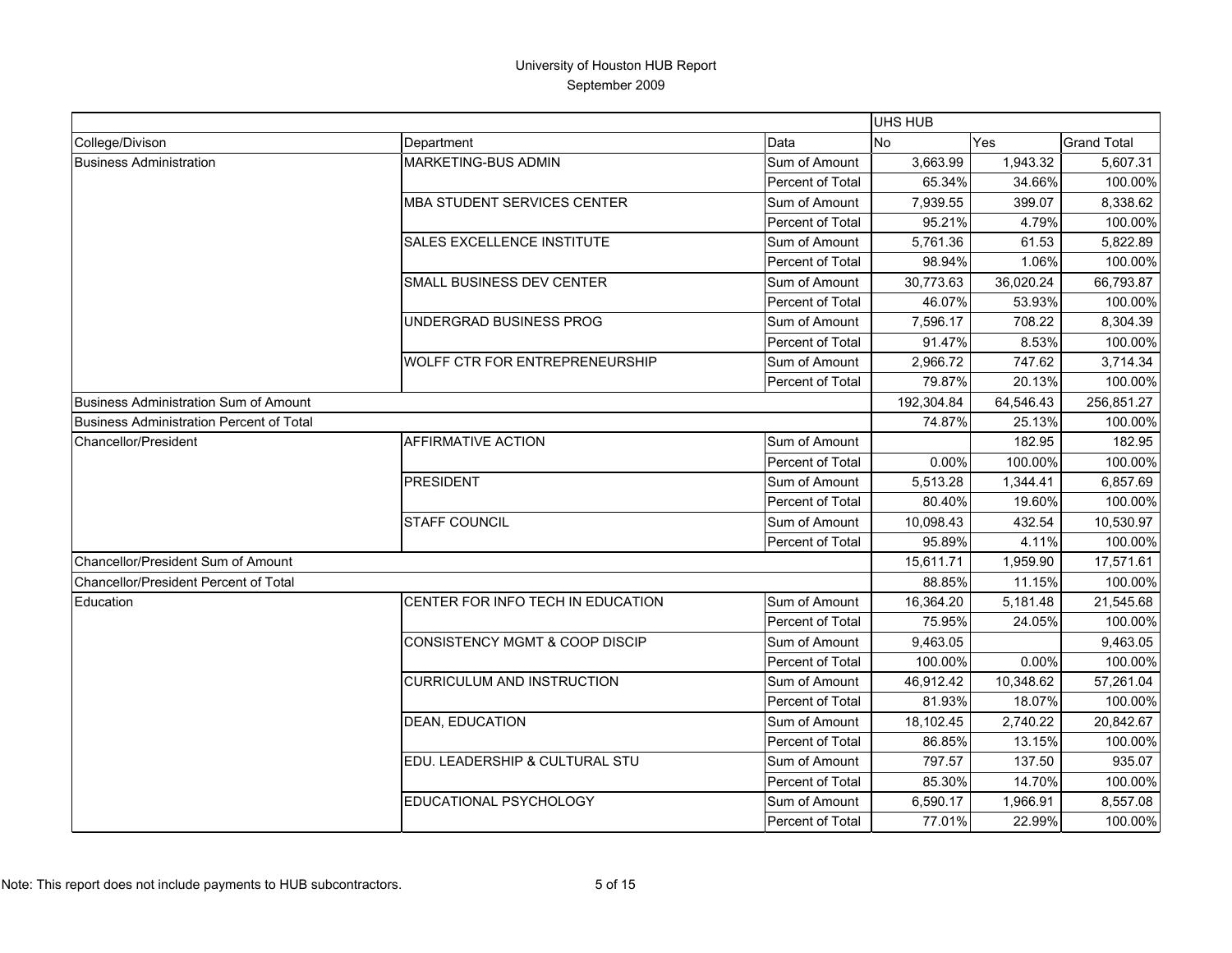|                                   |                                       |                         | UHS HUB    |           |                    |
|-----------------------------------|---------------------------------------|-------------------------|------------|-----------|--------------------|
| College/Divison                   | Department                            | Data                    | No         | Yes       | <b>Grand Total</b> |
| Education                         | HEALTH AND HUMAN PERFORMANCE          | Sum of Amount           | 64,754.83  | 423.05    | 65,177.88          |
|                                   |                                       | Percent of Total        | 99.35%     | 0.65%     | 100.00%            |
|                                   | INSTITUTE FOR URBAN EDUCATION         | Sum of Amount           | 1.229.46   | 691.49    | 1,920.95           |
|                                   |                                       | Percent of Total        | 64.00%     | 36.00%    | 100.00%            |
|                                   | OFFICE OF INSTITUTIONAL EFFECTIVENESS | Sum of Amount           | 2,110.00   |           | 2,110.00           |
|                                   |                                       | Percent of Total        | 100.00%    | 0.00%     | 100.00%            |
| <b>Education Sum of Amount</b>    |                                       |                         | 166,324.15 | 21,489.27 | 187,813.42         |
| <b>Education Percent of Total</b> |                                       |                         | 88.56%     | 11.44%    | 100.00%            |
| Engineering                       | <b>BIOMEDICAL ENGINEERING</b>         | Sum of Amount           | 1,848.56   |           | 1,848.56           |
|                                   |                                       | Percent of Total        | 100.00%    | 0.00%     | 100.00%            |
|                                   | CENTER FOR NANOMAGNETIC SYSTEM        | Sum of Amount           | 41.68      |           | 41.68              |
|                                   |                                       | Percent of Total        | 100.00%    | 0.00%     | 100.00%            |
|                                   | <b>CHEMICAL ENGINEERING</b>           | Sum of Amount           | 804,803.30 | 1,083.16  | 805,886.46         |
|                                   |                                       | Percent of Total        | 99.87%     | 0.13%     | 100.00%            |
|                                   | <b>CIVIL ENGINEERING</b>              | Sum of Amount           | 59,427.44  | 4,077.16  | 63,504.60          |
|                                   |                                       | Percent of Total        | 93.58%     | 6.42%     | 100.00%            |
|                                   | COMPOSITE ENGR APPLICATIONS CT        | Sum of Amount           | 71.40      |           | 71.40              |
|                                   |                                       | Percent of Total        | 100.00%    | 0.00%     | 100.00%            |
|                                   | <b>COOPERATIVE ENGINEERING</b>        | Sum of Amount           |            | 148.55    | 148.55             |
|                                   |                                       | Percent of Total        | $0.00\%$   | 100.00%   | 100.00%            |
|                                   | CTR FOR INNOVATIVE GROUTING           | Sum of Amount           | 3,456.78   |           | 3,456.78           |
|                                   |                                       | Percent of Total        | 100.00%    | 0.00%     | 100.00%            |
|                                   | <b>DEAN, ENGINEERING</b>              | Sum of Amount           | 18,201.13  | 10,702.63 | 28,903.76          |
|                                   |                                       | <b>Percent of Total</b> | 62.97%     | 37.03%    | 100.00%            |
|                                   | <b>ELECTRICAL ENGINEERING</b>         | Sum of Amount           | 39,161.69  | 357.67    | 39,519.36          |
|                                   |                                       | Percent of Total        | 99.09%     | 0.91%     | 100.00%            |
|                                   | <b>ENGINEERING SERVICES</b>           | Sum of Amount           | 2,529.48   | 300.35    | 2,829.83           |
|                                   |                                       | Percent of Total        | 89.39%     | 10.61%    | 100.00%            |
|                                   | <b>INDUSTRIAL ENGINEERING</b>         | Sum of Amount           | 11,980.18  | 91.30     | 12,071.48          |
|                                   |                                       | Percent of Total        | 99.24%     | 0.76%     | 100.00%            |
|                                   | <b>MECHANICAL ENGINEERING</b>         | Sum of Amount           | 21.980.94  | 15,024.93 | 37,005.87          |
|                                   |                                       | Percent of Total        | 59.40%     | 40.60%    | 100.00%            |
| Engineering Sum of Amount         |                                       |                         | 963,502.58 | 31,785.75 | 995,288.33         |
| Engineering Percent of Total      |                                       |                         | 96.81%     | 3.19%     | 100.00%            |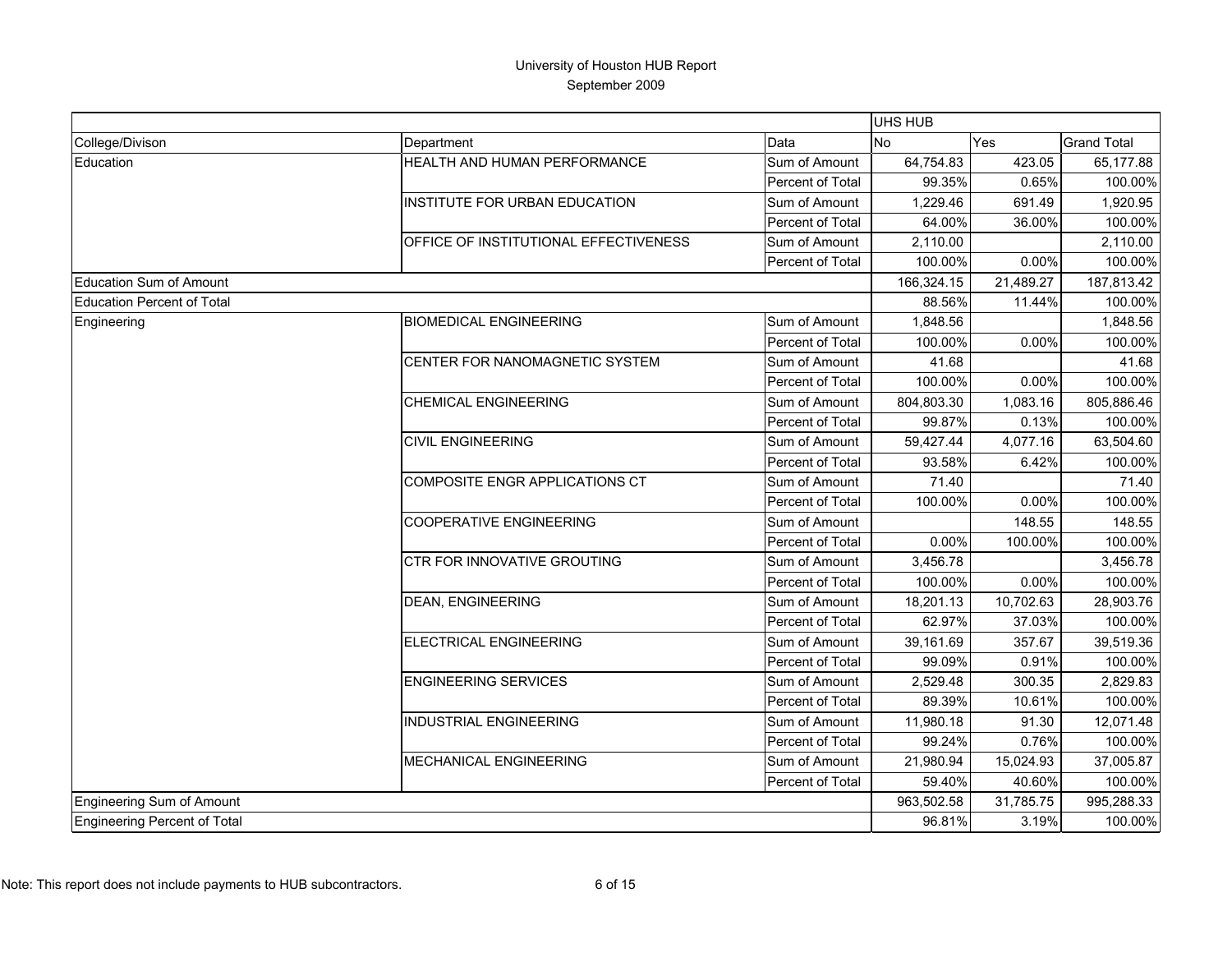|                                                  |                                            |                  | <b>UHS HUB</b> |            |                    |
|--------------------------------------------------|--------------------------------------------|------------------|----------------|------------|--------------------|
| College/Divison                                  | Department                                 | Data             | <b>No</b>      | <b>Yes</b> | <b>Grand Total</b> |
| Graduate College of Social Work                  | ADMISSIONS-GCSW                            | Sum of Amount    | 2,770.91       | 139.04     | 2,909.95           |
|                                                  |                                            | Percent of Total | 95.22%         | 4.78%      | 100.00%            |
|                                                  | <b>ALUMNI &amp; CAREER SERVICES</b>        | Sum of Amount    |                | 433.38     | 433.38             |
|                                                  |                                            | Percent of Total | 0.00%          | 100.00%    | 100.00%            |
|                                                  | <b>AMERICAN HUMANICS</b>                   | Sum of Amount    | 118.00         |            | 118.00             |
|                                                  |                                            | Percent of Total | 100.00%        | 0.00%      | 100.00%            |
|                                                  | CHILD & FAMILY CTR FOR INNOVATIVE RESEARCH | Sum of Amount    | 2,954.40       | 872.13     | 3,826.53           |
|                                                  |                                            | Percent of Total | 77.21%         | 22.79%     | 100.00%            |
|                                                  | CTR DRUG & SOCIAL POLICY RESRC             | Sum of Amount    | 1,830.75       | 3,654.30   | 5,485.05           |
|                                                  |                                            | Percent of Total | 33.38%         | 66.62%     | 100.00%            |
|                                                  | <b>DEAN, SOCIAL WORK</b>                   | Sum of Amount    | 4,675.63       | 2,551.92   | 7,227.55           |
|                                                  |                                            | Percent of Total | 64.69%         | 35.31%     | 100.00%            |
|                                                  | <b>FIELD OFFICE</b>                        | Sum of Amount    | 1,705.00       | 309.65     | 2,014.65           |
|                                                  |                                            | Percent of Total | 84.63%         | 15.37%     | 100.00%            |
|                                                  | <b>GCSW STUDENT SERVICES</b>               | Sum of Amount    |                | 855.04     | 855.04             |
|                                                  |                                            | Percent of Total | 0.00%          | 100.00%    | 100.00%            |
|                                                  | <b>JODY WILLIAMS CENTER</b>                | Sum of Amount    | 10.90          |            | 10.90              |
|                                                  |                                            | Percent of Total | 100.00%        | 0.00%      | 100.00%            |
|                                                  | OFFICE FOR DRUG & SOCIAL POLICY RESEARCH   | Sum of Amount    | 192.89         | 3,115.36   | 3,308.25           |
|                                                  |                                            | Percent of Total | 5.83%          | 94.17%     | 100.00%            |
|                                                  | OFFICE OF COMMUNITY PROJECTS               | Sum of Amount    | 7,802.30       | 243.04     | 8,045.34           |
|                                                  |                                            | Percent of Total | 96.98%         | 3.02%      | 100.00%            |
| Graduate College of Social Work Sum of Amount    |                                            |                  | 22,060.78      | 12,173.86  | 34,234.64          |
| Graduate College of Social Work Percent of Total |                                            |                  | 64.44%         | 35.56%     | 100.00%            |
| Honors College                                   | DEAN, HONORS COLLEGE                       | Sum of Amount    | 27,869.51      | 1,154.90   | 29,024.41          |
|                                                  |                                            | Percent of Total | 96.02%         | 3.98%      | 100.00%            |
| Honors College Sum of Amount                     |                                            |                  | 27,869.51      | 1,154.90   | 29,024.41          |
| Honors College Percent of Total                  |                                            |                  | 96.02%         | 3.98%      | 100.00%            |
| Hotel and Restaurant Management                  | DEAN, HOTEL & RESTAURANT MANAG             | Sum of Amount    | 2,806.11       |            | 2,806.11           |
|                                                  |                                            | Percent of Total | 100.00%        | 0.00%      | 100.00%            |
|                                                  | HOTEL AND RESTAURANT MANAGEMENT            | Sum of Amount    | 50,156.61      | 539.00     | 50,695.61          |
|                                                  |                                            | Percent of Total | 98.94%         | 1.06%      | 100.00%            |
| Hotel and Restaurant Management Sum of Amount    |                                            |                  | 52,962.72      | 539.00     | 53,501.72          |
| Hotel and Restaurant Management Percent of Total |                                            |                  | 98.99%         | 1.01%      | 100.00%            |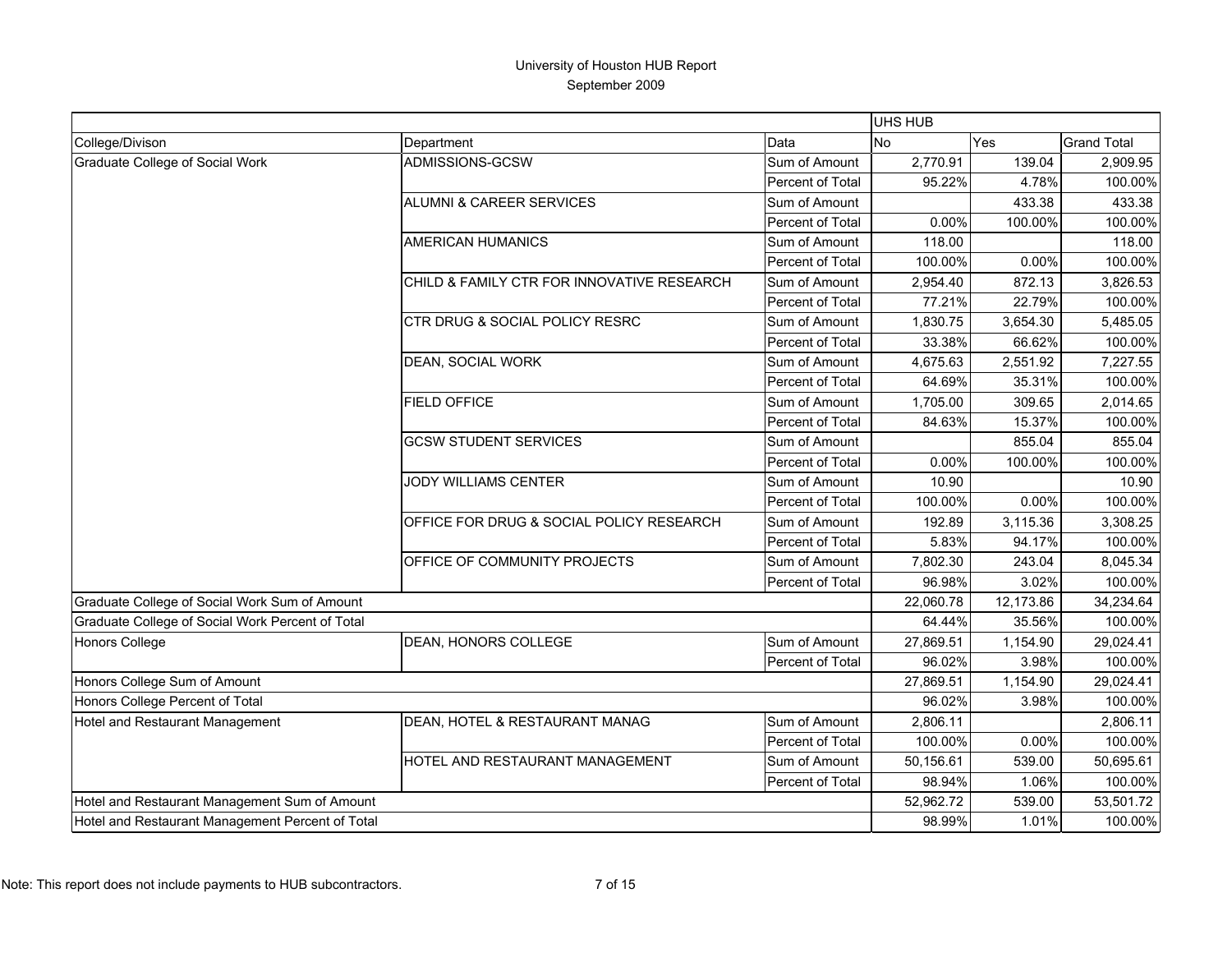|                 |                                          |                  | UHS HUB   |           |                    |
|-----------------|------------------------------------------|------------------|-----------|-----------|--------------------|
| College/Divison | Department                               | Data             | <b>No</b> | Yes       | <b>Grand Total</b> |
| Law Center      | <b>ASSOCIATE DEAN, LAW</b>               | Sum of Amount    | 230.35    | 668.50    | 898.85             |
|                 |                                          | Percent of Total | 25.63%    | 74.37%    | 100.00%            |
|                 | <b>BLAKELEY INSTITUTE</b>                | Sum of Amount    | 2,309.21  | 90.60     | 2,399.81           |
|                 |                                          | Percent of Total | 96.22%    | 3.78%     | 100.00%            |
|                 | <b>BUSINESS SERVICES, LAW</b>            | Sum of Amount    | 1,629.90  | 14,465.88 | 16,095.78          |
|                 |                                          | Percent of Total | 10.13%    | 89.87%    | 100.00%            |
|                 | CAREER SERVICES, LAW                     | Sum of Amount    | 703.08    |           | 703.08             |
|                 |                                          | Percent of Total | 100.00%   | 0.00%     | 100.00%            |
|                 | DEAN, LAW                                | Sum of Amount    | 30,060.94 | 237.99    | 30,298.93          |
|                 |                                          | Percent of Total | 99.21%    | 0.79%     | 100.00%            |
|                 | <b>EXTERNAL AFFAIRS, LAW</b>             | Sum of Amount    | 21.59     | 236.39    | 257.98             |
|                 |                                          | Percent of Total | 8.37%     | 91.63%    | 100.00%            |
|                 | <b>FACILITIES, LAW</b>                   | Sum of Amount    | 14,720.54 | 10,779.20 | 25,499.74          |
|                 |                                          | Percent of Total | 57.73%    | 42.27%    | 100.00%            |
|                 | <b>FACULTY SUPPORT LAW</b>               | Sum of Amount    | 2,418.57  | 9,738.14  | 12,156.71          |
|                 |                                          | Percent of Total | 19.89%    | 80.11%    | 100.00%            |
|                 | <b>HEALTH LAW &amp; POLICY INSTITUTE</b> | Sum of Amount    | 81.11     | 2,515.98  | 2,597.09           |
|                 |                                          | Percent of Total | 3.12%     | 96.88%    | 100.00%            |
|                 | LAW                                      | Sum of Amount    |           | 3,477.43  | 3,477.43           |
|                 |                                          | Percent of Total | 0.00%     | 100.00%   | 100.00%            |
|                 | LAW INFORMATION TECHNOLOGY               | Sum of Amount    | 18,524.50 | 8,634.40  | 27,158.90          |
|                 |                                          | Percent of Total | 68.21%    | 31.79%    | 100.00%            |
|                 | <b>LAW LIBRARY</b>                       | Sum of Amount    | 6,932.16  | 215.81    | 7,147.97           |
|                 |                                          | Percent of Total | 96.98%    | 3.02%     | 100.00%            |
|                 | LEGAL AID CLINIC, LAW                    | Sum of Amount    | 1,223.46  |           | 1,223.46           |
|                 |                                          | Percent of Total | 100.00%   | 0.00%     | 100.00%            |
|                 | LEGAL RESEARCH & WRITING, LAW            | Sum of Amount    |           | 211.85    | 211.85             |
|                 |                                          | Percent of Total | 0.00%     | 100.00%   | 100.00%            |
|                 | PUBLIC RELS & MARKETING, LAW             | Sum of Amount    | 3,608.75  |           | 3,608.75           |
|                 |                                          | Percent of Total | 100.00%   | 0.00%     | 100.00%            |
|                 | STUDENT ORGANIZATION, LAW                | Sum of Amount    | 7,798.26  |           | 7,798.26           |
|                 |                                          | Percent of Total | 100.00%   | 0.00%     | 100.00%            |
|                 | STUDENT SERVICES, LAW                    | Sum of Amount    | 10,411.23 | 373.20    | 10,784.43          |
|                 |                                          | Percent of Total | 96.54%    | 3.46%     | 100.00%            |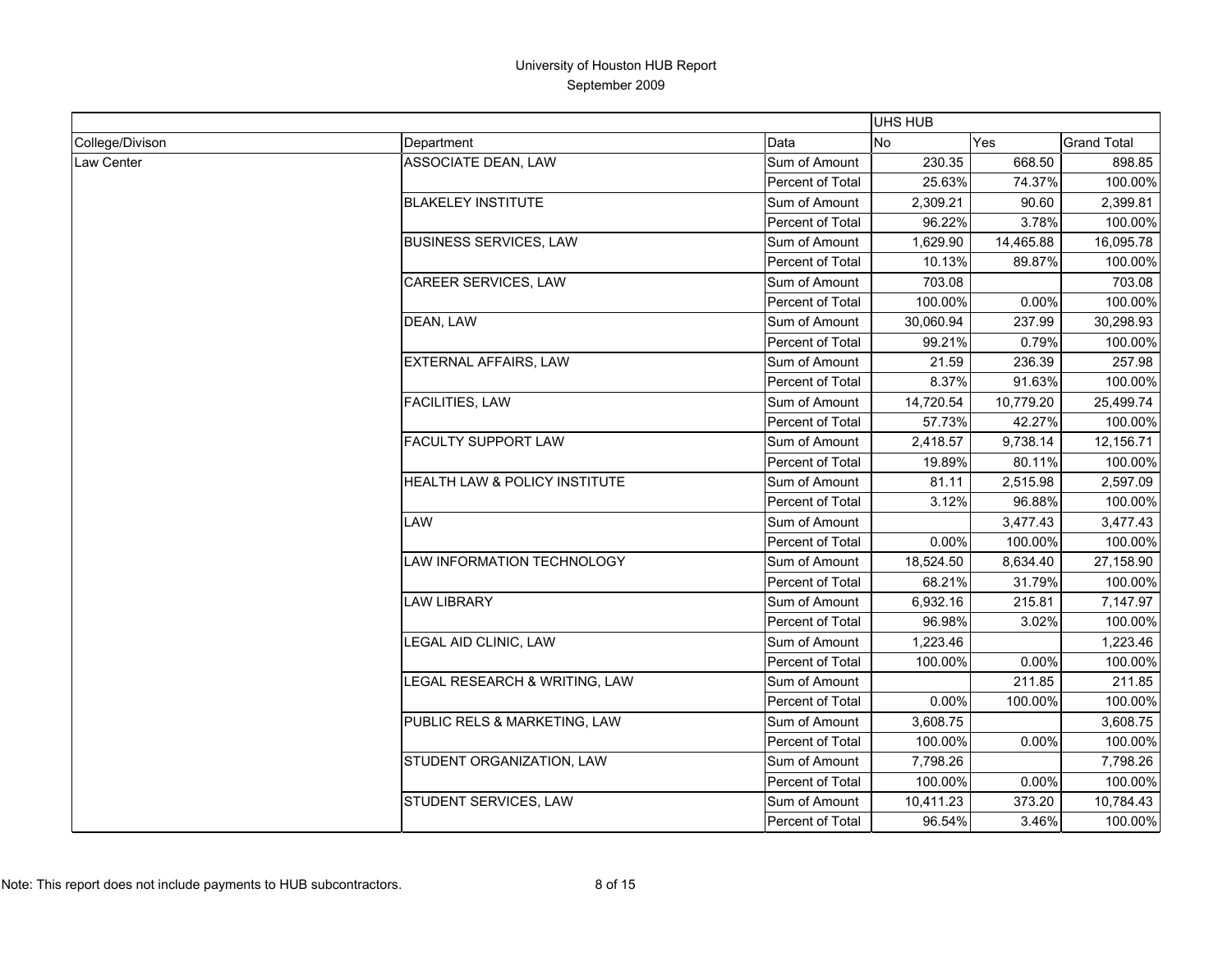|                                  |                                  |                         | UHS HUB    |           |                    |
|----------------------------------|----------------------------------|-------------------------|------------|-----------|--------------------|
| College/Divison                  | Department                       | Data                    | <b>No</b>  | Yes       | <b>Grand Total</b> |
| Law Center Sum of Amount         |                                  |                         | 100,673.65 | 51.645.37 | 152,319.02         |
| Law Center Percent of Total      |                                  |                         | 66.09%     | 33.91%    | 100.00%            |
| Liberal Arts and Social Sciences | <b>AEROSPACE STUDIES</b>         | Sum of Amount           | 388.00     | 164.08    | 552.08             |
|                                  |                                  | Percent of Total        | 70.28%     | 29.72%    | 100.00%            |
|                                  | AFRICAN-AMERICAN STUDIES         | Sum of Amount           | 2,726.21   | 1,257.94  | 3,984.15           |
|                                  |                                  | <b>Percent of Total</b> | 68.43%     | 31.57%    | 100.00%            |
|                                  | <b>ANTHROPOLOGY</b>              | Sum of Amount           | 288.43     | 342.95    | 631.38             |
|                                  |                                  | Percent of Total        | 45.68%     | 54.32%    | 100.00%            |
|                                  | <b>ART</b>                       | Sum of Amount           | 72,366.77  | 5,679.63  | 78,046.40          |
|                                  |                                  | Percent of Total        | 92.72%     | 7.28%     | 100.00%            |
|                                  | <b>ARTE PUBLICO</b>              | Sum of Amount           | 62,516.21  | 969.64    | 63,485.85          |
|                                  |                                  | Percent of Total        | 98.47%     | 1.53%     | 100.00%            |
|                                  | <b>BAND</b>                      | Sum of Amount           | 20,765.96  | 572.24    | 21,338.20          |
|                                  |                                  | Percent of Total        | 97.32%     | 2.68%     | 100.00%            |
|                                  | <b>BLAFFER GALLERY</b>           | Sum of Amount           | 6,294.43   | 45.49     | 6,339.92           |
|                                  |                                  | Percent of Total        | 99.28%     | 0.72%     | 100.00%            |
|                                  | <b>CENTER FOR PUBLIC HISTORY</b> | Sum of Amount           | 18,590.49  | 52.96     | 18,643.45          |
|                                  |                                  | Percent of Total        | 99.72%     | 0.28%     | 100.00%            |
|                                  | CENTER FOR PUBLIC POLICY         | Sum of Amount           | 3,652.11   | 70.00     | 3,722.11           |
|                                  |                                  | Percent of Total        | 98.12%     | 1.88%     | 100.00%            |
|                                  | <b>COMMUNICATION</b>             | Sum of Amount           | 16,035.96  | 4,570.91  | 20,606.87          |
|                                  |                                  | Percent of Total        | 77.82%     | 22.18%    | 100.00%            |
|                                  | <b>COMMUNICATIONS DISORDERS</b>  | Sum of Amount           | 5,773.68   |           | 5,773.68           |
|                                  |                                  | Percent of Total        | 100.00%    | 0.00%     | 100.00%            |
|                                  | <b>CWMCA CENTER FOR THE ARTS</b> | Sum of Amount           | 6,109.32   | 183.84    | 6,293.16           |
|                                  |                                  | Percent of Total        | 97.08%     | 2.92%     | 100.00%            |
|                                  | DEAN, LIBERAL ARTS & SOC SCI     | Sum of Amount           | 2,310.58   | 1,247.18  | 3,557.76           |
|                                  |                                  | <b>Percent of Total</b> | 64.94%     | 35.06%    | 100.00%            |
|                                  | <b>ECONOMICS</b>                 | Sum of Amount           | 15,705.45  | 1,089.64  | 16,795.09          |
|                                  |                                  | Percent of Total        | 93.51%     | 6.49%     | 100.00%            |
|                                  | <b>ENGLISH</b>                   | Sum of Amount           | 20,838.15  | 4,419.78  | 25,257.93          |
|                                  |                                  | Percent of Total        | 82.50%     | 17.50%    | 100.00%            |
|                                  | <b>HISPANIC STUDIES</b>          | Sum of Amount           | 1,138.56   | 455.91    | 1,594.47           |
|                                  |                                  | Percent of Total        | 71.41%     | 28.59%    | 100.00%            |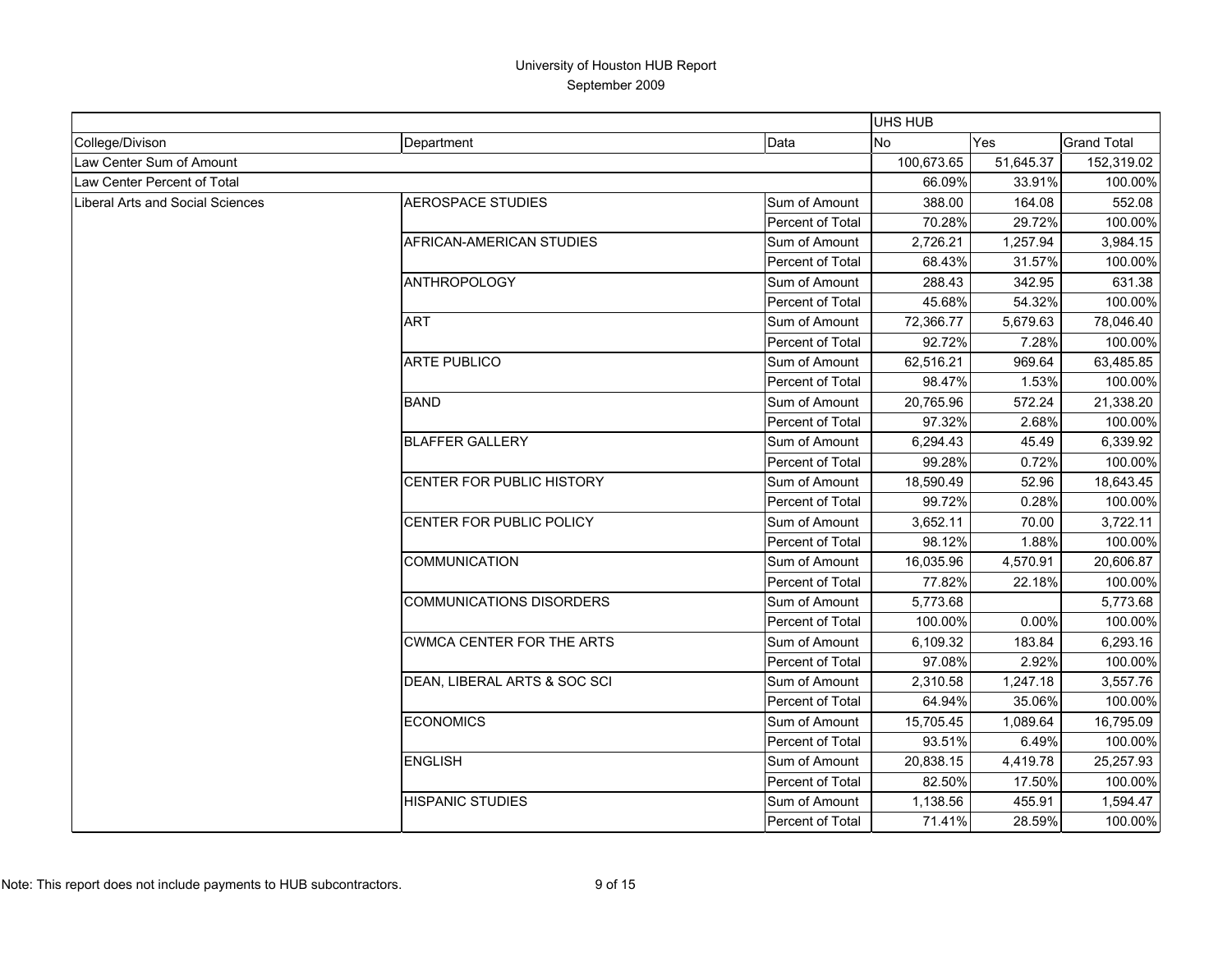|                                                   |                                   |                  | UHS HUB    |           |                    |
|---------------------------------------------------|-----------------------------------|------------------|------------|-----------|--------------------|
| College/Divison                                   | Department                        | Data             | <b>No</b>  | Yes       | <b>Grand Total</b> |
| Liberal Arts and Social Sciences                  | <b>HISTORY</b>                    | Sum of Amount    | 9,760.55   | 137.22    | 9,897.77           |
|                                                   |                                   | Percent of Total | 98.61%     | 1.39%     | 100.00%            |
|                                                   | <b>MEXICAN-AMERICAN STUDIES</b>   | Sum of Amount    | 1.579.57   | 1.537.13  | 3,116.70           |
|                                                   |                                   | Percent of Total | 50.68%     | 49.32%    | 100.00%            |
|                                                   | MODERN AND CLASSICAL LANGUAGES    | Sum of Amount    | 5,112.60   | 5,807.03  | 10,919.63          |
|                                                   |                                   | Percent of Total | 46.82%     | 53.18%    | 100.00%            |
|                                                   | <b>MUSIC</b>                      | Sum of Amount    | 11,612.66  | 846.83    | 12,459.49          |
|                                                   |                                   | Percent of Total | 93.20%     | 6.80%     | 100.00%            |
|                                                   | PHILOSOPHY                        | Sum of Amount    | 700.25     |           | 700.25             |
|                                                   |                                   | Percent of Total | 100.00%    | 0.00%     | 100.00%            |
|                                                   | POLITICAL SCIENCE                 | Sum of Amount    | 2,990.09   | 1,033.30  | 4,023.39           |
|                                                   |                                   | Percent of Total | 74.32%     | 25.68%    | 100.00%            |
|                                                   | <b>PSYCHOLOGY</b>                 | Sum of Amount    | 29,485.59  | 1,492.35  | 30,977.94          |
|                                                   |                                   | Percent of Total | 95.18%     | 4.82%     | 100.00%            |
|                                                   | SOCIOLOGY                         | Sum of Amount    | 579.25     | 2,530.35  | 3,109.60           |
|                                                   | Percent of Total                  | 18.63%           | 81.37%     | 100.00%   |                    |
|                                                   | <b>THEATRE</b>                    | Sum of Amount    | 13,719.30  |           | 13,719.30          |
|                                                   |                                   | Percent of Total | 100.00%    | 0.00%     | 100.00%            |
|                                                   | <b>WOMEN'S STUDIES PROGRAM</b>    | Sum of Amount    | 765.92     | 645.93    | 1,411.85           |
|                                                   |                                   | Percent of Total | 54.25%     | 45.75%    | 100.00%            |
|                                                   | <b>WRITING CENTER</b>             | Sum of Amount    | 1,357.85   | 1,333.85  | 2,691.70           |
|                                                   |                                   | Percent of Total | 50.45%     | 49.55%    | 100.00%            |
| Liberal Arts and Social Sciences Sum of Amount    |                                   |                  | 333,163.94 | 36,486.18 | 369,650.12         |
| Liberal Arts and Social Sciences Percent of Total |                                   |                  | 90.13%     | 9.87%     | 100.00%            |
| Library                                           | <b>UNIVERSITY LIBRARIES</b>       | Sum of Amount    | 567,010.88 | 63,267.17 | 630,278.05         |
|                                                   |                                   | Percent of Total | 89.96%     | 10.04%    | 100.00%            |
| Library Sum of Amount                             |                                   |                  | 567,010.88 | 63,267.17 | 630,278.05         |
| <b>Library Percent of Total</b>                   |                                   |                  | 89.96%     | 10.04%    | 100.00%            |
| Natural Science and Mathematics                   | <b>BIOLOGY &amp; BIOCHEMISTRY</b> | Sum of Amount    | 59,998.47  | 2,873.99  | 62,872.46          |
|                                                   |                                   | Percent of Total | 95.43%     | 4.57%     | 100.00%            |
|                                                   | <b>CAGE INSTITUTE</b>             | Sum of Amount    | 8,403.22   |           | 8,403.22           |
|                                                   |                                   | Percent of Total | 100.00%    | 0.00%     | 100.00%            |
|                                                   | <b>CHEMISTRY</b>                  | Sum of Amount    | 65,388.97  | 9,944.64  | 75,333.61          |
|                                                   |                                   | Percent of Total | 86.80%     | 13.20%    | 100.00%            |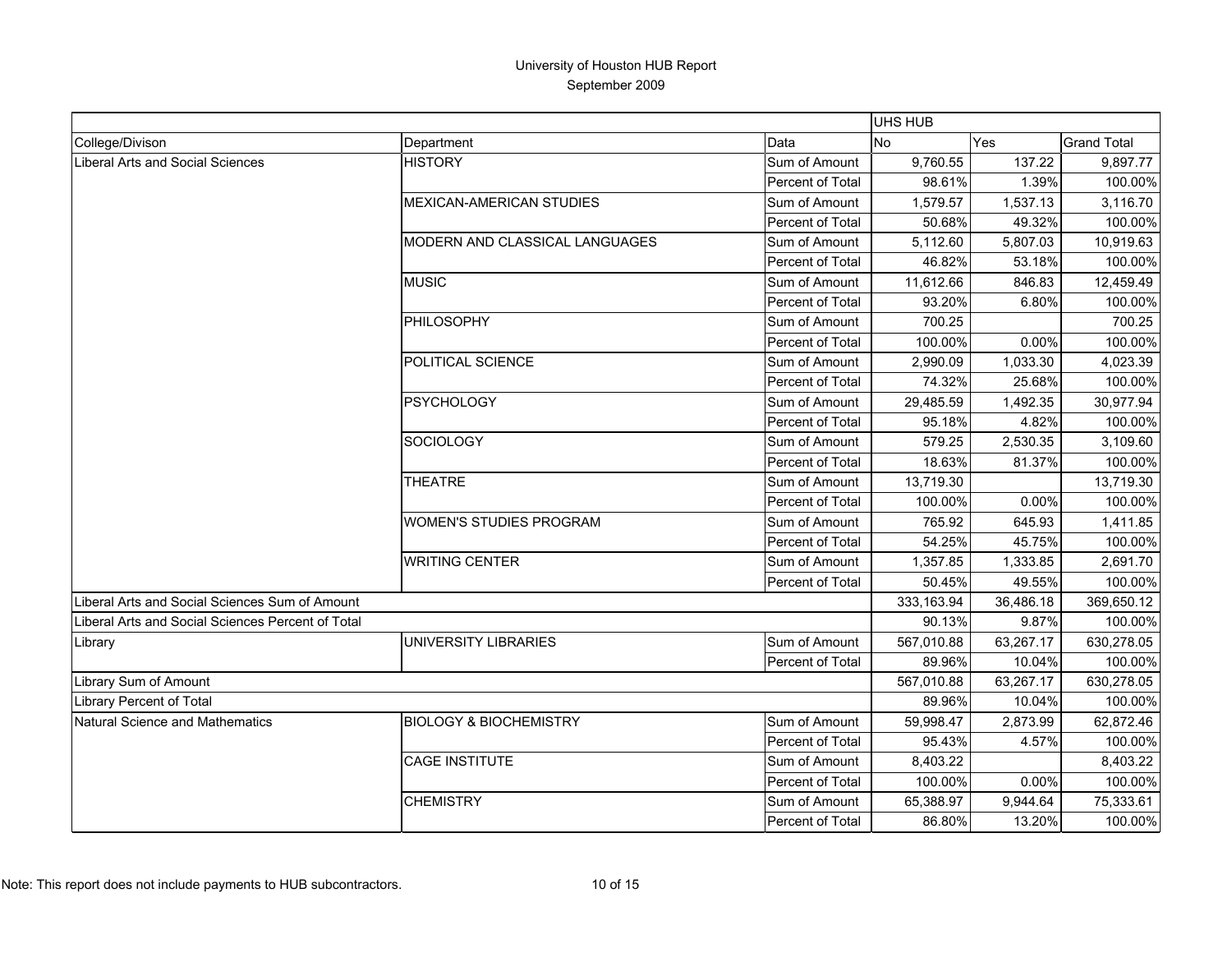|                                                  |                                            |                  | UHS HUB    |            |                    |
|--------------------------------------------------|--------------------------------------------|------------------|------------|------------|--------------------|
| College/Divison                                  | Department                                 | Data             | <b>No</b>  | <b>Yes</b> | <b>Grand Total</b> |
| Natural Science and Mathematics                  | <b>COMPUTER SCIENCE</b>                    | Sum of Amount    | 14,881.86  | 4,611.07   | 19,492.93          |
|                                                  |                                            | Percent of Total | 76.34%     | 23.66%     | 100.00%            |
|                                                  | CTR FOR NUCLEAR RECEPTORS & CELL SIGNALING | Sum of Amount    | 102,348.55 | 6,260.15   | 108,608.70         |
|                                                  |                                            | Percent of Total | 94.24%     | 5.76%      | 100.00%            |
|                                                  | DEAN, NATURAL SCIENCE & MATHE              | Sum of Amount    | 18.785.71  | 51,361.96  | 70,147.67          |
|                                                  |                                            | Percent of Total | 26.78%     | 73.22%     | 100.00%            |
|                                                  | <b>EARTH AND ATMOSPHERIC SCIENCES</b>      | Sum of Amount    | 49,234.49  | 9,147.26   | 58,381.75          |
|                                                  |                                            | Percent of Total | 84.33%     | 15.67%     | 100.00%            |
|                                                  | <b>IMAQS</b>                               | Sum of Amount    | 4,342.96   | 109.45     | 4,452.41           |
|                                                  |                                            | Percent of Total | 97.54%     | 2.46%      | 100.00%            |
|                                                  | <b>MATHEMATICS</b>                         | Sum of Amount    | 15,581.17  | 892.01     | 16,473.18          |
|                                                  |                                            | Percent of Total | 94.59%     | 5.41%      | 100.00%            |
|                                                  | <b>PHYSICS</b>                             | Sum of Amount    | 40,758.97  | 5,856.61   | 46,615.58          |
|                                                  |                                            | Percent of Total | 87.44%     | 12.56%     | 100.00%            |
| Natural Science and Mathematics Sum of Amount    |                                            |                  | 379,724.37 | 91,057.14  | 470,781.51         |
| Natural Science and Mathematics Percent of Total |                                            |                  | 80.66%     | 19.34%     | 100.00%            |
| Optometry                                        | <b>DEAN, OPTOMETRY</b>                     | Sum of Amount    | 100,818.76 | 4,825.95   | 105,644.71         |
|                                                  |                                            | Percent of Total | 95.43%     | 4.57%      | 100.00%            |
|                                                  | OPT VISION SCIENCES                        | Sum of Amount    | 49,485.93  | 1,780.02   | 51,265.95          |
|                                                  |                                            | Percent of Total | 96.53%     | 3.47%      | 100.00%            |
|                                                  | OPTOMETRY CLINIC                           | Sum of Amount    | 28,653.16  | 4,462.33   | 33,115.49          |
|                                                  |                                            | Percent of Total | 86.52%     | 13.48%     | 100.00%            |
| Optometry Sum of Amount                          |                                            |                  | 178,957.85 | 11,068.30  | 190,026.15         |
| Optometry Percent of Total                       |                                            |                  | 94.18%     | 5.82%      | 100.00%            |
| Pharmacy                                         | CLINICAL PHARMACY & ADMINISTRA             | Sum of Amount    | 20,306.10  | 243.33     | 20,549.43          |
|                                                  |                                            | Percent of Total | 98.82%     | 1.18%      | 100.00%            |
|                                                  | DEAN, PHARMACY                             | Sum of Amount    | 105,212.30 | 18,904.71  | 124,117.01         |
|                                                  |                                            | Percent of Total | 84.77%     | 15.23%     | 100.00%            |
|                                                  | PHARMACOLOGICAL & PHARMACEUTIC             | Sum of Amount    | 137,284.77 | 2,634.34   | 139,919.11         |
|                                                  |                                            | Percent of Total | 98.12%     | 1.88%      | 100.00%            |
| Pharmacy Sum of Amount                           |                                            |                  | 262,803.17 | 21,782.38  | 284,585.55         |
| Pharmacy Percent of Total                        |                                            |                  | 92.35%     | 7.65%      | 100.00%            |
| Research                                         | ANIMAL CARE OPERATIONS                     | Sum of Amount    | 22,177.27  | 4,662.80   | 26,840.07          |
|                                                  |                                            | Percent of Total | 82.63%     | 17.37%     | 100.00%            |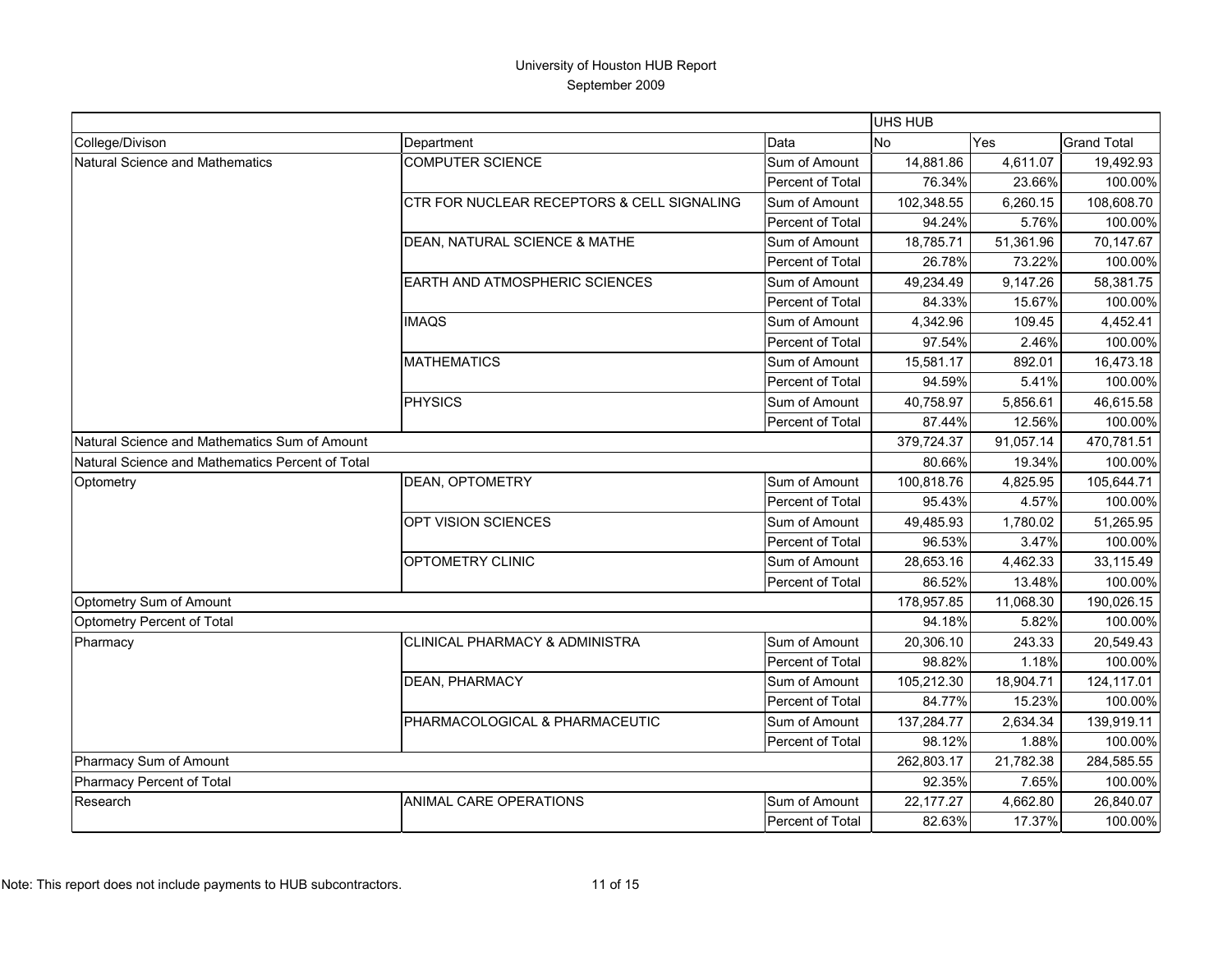|                                  |                                                |                  | <b>UHS HUB</b> |            |                    |
|----------------------------------|------------------------------------------------|------------------|----------------|------------|--------------------|
| College/Divison                  | Department                                     | Data             | <b>No</b>      | <b>Yes</b> | <b>Grand Total</b> |
| Research                         | CENTER FOR ADVANCED MATERIALS                  | Sum of Amount    | 10,180.32      | 208.37     | 10,388.69          |
|                                  |                                                | Percent of Total | 97.99%         | 2.01%      | 100.00%            |
|                                  | ENVIRONMENTAL INSTIT-HOUSTON                   | Sum of Amount    |                | 574.00     | 574.00             |
|                                  |                                                | Percent of Total | 0.00%          | 100.00%    | 100.00%            |
|                                  | <b>GRANTS AND CONTRACTS</b>                    | Sum of Amount    | 306.18         | 54.77      | 360.95             |
|                                  |                                                | Percent of Total | 84.83%         | 15.17%     | 100.00%            |
|                                  | <b>HOUSTON COASTAL CENTER</b>                  | Sum of Amount    | 679.15         |            | 679.15             |
|                                  |                                                | Percent of Total | 100.00%        | 0.00%      | 100.00%            |
|                                  | OFFICE OF TECHNOLOGY MANAGEMENT                | Sum of Amount    | 12,700.50      |            | 12,700.50          |
|                                  |                                                | Percent of Total | 100.00%        | 0.00%      | 100.00%            |
|                                  | <b>RESEARCH DIVISION OFFICE</b>                | Sum of Amount    | 402.94         | 2,776.12   | 3,179.06           |
|                                  |                                                | Percent of Total | 12.67%         | 87.33%     | 100.00%            |
|                                  | <b>RESEARCH FINANCIAL SERVICES</b>             | Sum of Amount    | 1,792.54       | 181.89     | 1,974.43           |
|                                  |                                                | Percent of Total | 90.79%         | 9.21%      | 100.00%            |
|                                  | <b>RESEARCH INFORMATION CENTER</b>             | Sum of Amount    | 690.42         | 148.00     | 838.42             |
|                                  |                                                | Percent of Total | 82.35%         | 17.65%     | 100.00%            |
|                                  | <b>RESEARCH INITIATIVES</b>                    | Sum of Amount    | 6,500.00       |            | 6,500.00           |
|                                  |                                                | Percent of Total | 100.00%        | 0.00%      | 100.00%            |
|                                  | <b>RESEARCH POLICIES/COMPLIANCE/COMMITTEES</b> | Sum of Amount    | 234.08         | 19.96      | 254.04             |
|                                  |                                                | Percent of Total | 92.14%         | 7.86%      | 100.00%            |
|                                  | <b>TIMES</b>                                   | Sum of Amount    | 12,617.58      | 953.21     | 13,570.79          |
|                                  |                                                | Percent of Total | 92.98%         | 7.02%      | 100.00%            |
|                                  | TX CTR SUPERCONDUCTIVITY AT UH                 | Sum of Amount    | 62,114.38      | 5,508.75   | 67,623.13          |
|                                  |                                                | Percent of Total | 91.85%         | 8.15%      | 100.00%            |
|                                  | TX LEARNING/COMPUTATIONAL CTR                  | Sum of Amount    | 26,030.97      | 3,649.55   | 29,680.52          |
|                                  |                                                | Percent of Total | 87.70%         | 12.30%     | 100.00%            |
|                                  | UH WIND CLUSTER                                | Sum of Amount    | 822.85         | 241.50     | 1,064.35           |
|                                  |                                                | Percent of Total | 77.31%         | 22.69%     | 100.00%            |
| Research Sum of Amount           |                                                |                  | 157,249.18     | 18,978.92  | 176,228.10         |
| <b>Research Percent of Total</b> |                                                |                  | 89.23%         | 10.77%     | 100.00%            |
| <b>Student Affairs</b>           | <b>CAMPUS ACTIVITIES</b>                       | Sum of Amount    | 2,672.95       | 2,952.99   | 5,625.94           |
|                                  |                                                | Percent of Total | 47.51%         | 52.49%     | 100.00%            |
|                                  | <b>CAMPUS RECREATION</b>                       | Sum of Amount    | 62,240.67      | 30,153.62  | 92,394.29          |
|                                  |                                                | Percent of Total | 67.36%         | 32.64%     | 100.00%            |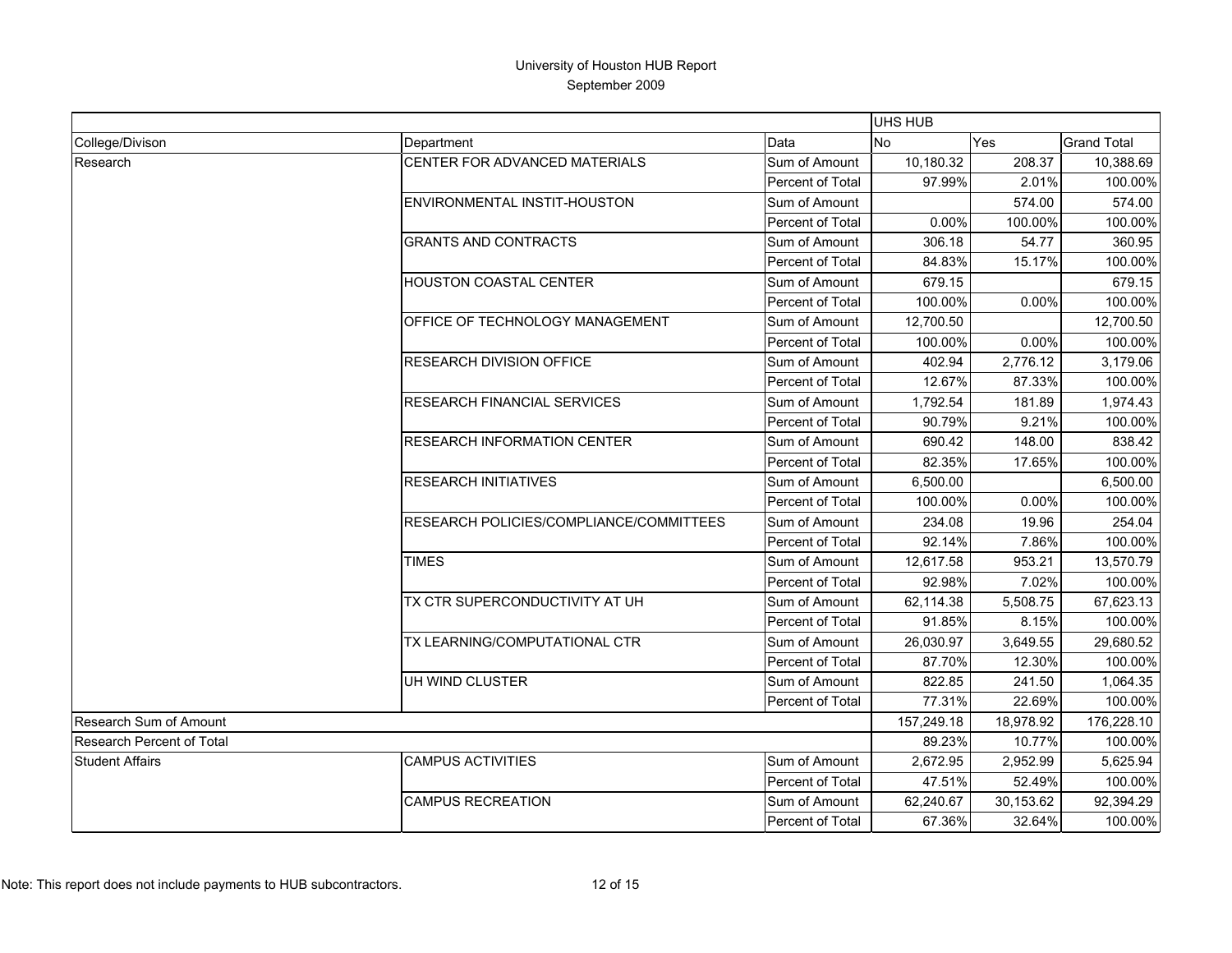|                                         |                                       |                  | <b>UHS HUB</b> |            |                    |  |
|-----------------------------------------|---------------------------------------|------------------|----------------|------------|--------------------|--|
| College/Divison                         | Department                            | Data             | <b>No</b>      | <b>Yes</b> | <b>Grand Total</b> |  |
| <b>Student Affairs</b>                  | CENTER FOR STUDENTS W/DISABILITIES    | Sum of Amount    | 27,868.48      | 2,509.24   | 30,377.72          |  |
|                                         |                                       | Percent of Total | 91.74%         | 8.26%      | 100.00%            |  |
|                                         | CHILD CARE CENTER                     | Sum of Amount    | 20.023.55      | 2,829.58   | 22,853.13          |  |
|                                         |                                       | Percent of Total | 87.62%         | 12.38%     | 100.00%            |  |
|                                         | COUNSELING AND PSYCH SVCS             | Sum of Amount    | 3,071.13       | 2,031.28   | 5,102.41           |  |
|                                         |                                       | Percent of Total | 60.19%         | 39.81%     | 100.00%            |  |
|                                         | <b>DEAN OF STUDENTS</b>               | Sum of Amount    | 1,263.03       |            | 1,263.03           |  |
|                                         |                                       | Percent of Total | 100.00%        | 0.00%      | 100.00%            |  |
|                                         | INT'L STUDENT & SCHOLAR SERVICES      | Sum of Amount    | 1,670.47       | 710.46     | 2,380.93           |  |
|                                         |                                       | Percent of Total | 70.16%         | 29.84%     | 100.00%            |  |
|                                         | LEARNING AND ASSESSMENT SVCS          | Sum of Amount    |                | 284.66     | 284.66             |  |
|                                         |                                       | Percent of Total | $0.00\%$       | 100.00%    | 100.00%            |  |
|                                         | LEARNING SUPPORT SERVICES             | Sum of Amount    | 1,694.95       | 1,055.60   | 2,750.55           |  |
|                                         |                                       | Percent of Total | 61.62%         | 38.38%     | 100.00%            |  |
|                                         | <b>RESIDENTIAL LIFE &amp; HOUSING</b> | Sum of Amount    | 128,549.41     | 19,646.15  | 148,195.56         |  |
|                                         |                                       | Percent of Total | 86.74%         | 13.26%     | 100.00%            |  |
|                                         | <b>STUDENT AFFAIRS</b>                | Sum of Amount    | 2,958.27       | 11,437.80  | 14,396.07          |  |
|                                         |                                       | Percent of Total | 20.55%         | 79.45%     | 100.00%            |  |
|                                         | <b>STUDENT HEALTH CENTER</b>          | Sum of Amount    | 34,136.12      | 11,345.25  | 45,481.37          |  |
|                                         |                                       | Percent of Total | 75.06%         | 24.94%     | 100.00%            |  |
|                                         | <b>STUDENT PHARMACY</b>               | Sum of Amount    | 1,640.16       |            | 1,640.16           |  |
|                                         |                                       | Percent of Total | 100.00%        | 0.00%      | 100.00%            |  |
|                                         | <b>STUDENT PUBLICATIONS</b>           | Sum of Amount    | 26,815.97      | 355.54     | 27,171.51          |  |
|                                         |                                       | Percent of Total | 98.69%         | 1.31%      | 100.00%            |  |
|                                         | UNIVERSITY CAREER SERVICES            | Sum of Amount    | 379.53         | 1,921.43   | 2,300.96           |  |
|                                         |                                       | Percent of Total | 16.49%         | 83.51%     | 100.00%            |  |
|                                         | UNIVERSITY CENTER                     | Sum of Amount    | 52,568.67      | 18,959.87  | 71,528.54          |  |
|                                         |                                       | Percent of Total | 73.49%         | 26.51%     | 100.00%            |  |
|                                         | UNIVERSITY TESTING SERVICES           | Sum of Amount    | 8,989.16       | 1,261.75   | 10,250.91          |  |
|                                         |                                       | Percent of Total | 87.69%         | 12.31%     | 100.00%            |  |
|                                         | <b>VETERAN SERVICES</b>               | Sum of Amount    | 259.57         |            | 259.57             |  |
|                                         |                                       | Percent of Total | 100.00%        | 0.00%      | 100.00%            |  |
| Student Affairs Sum of Amount           |                                       |                  | 376,802.09     | 107,455.22 | 484,257.31         |  |
| <b>Student Affairs Percent of Total</b> |                                       |                  | 77.81%         | 22.19%     | 100.00%            |  |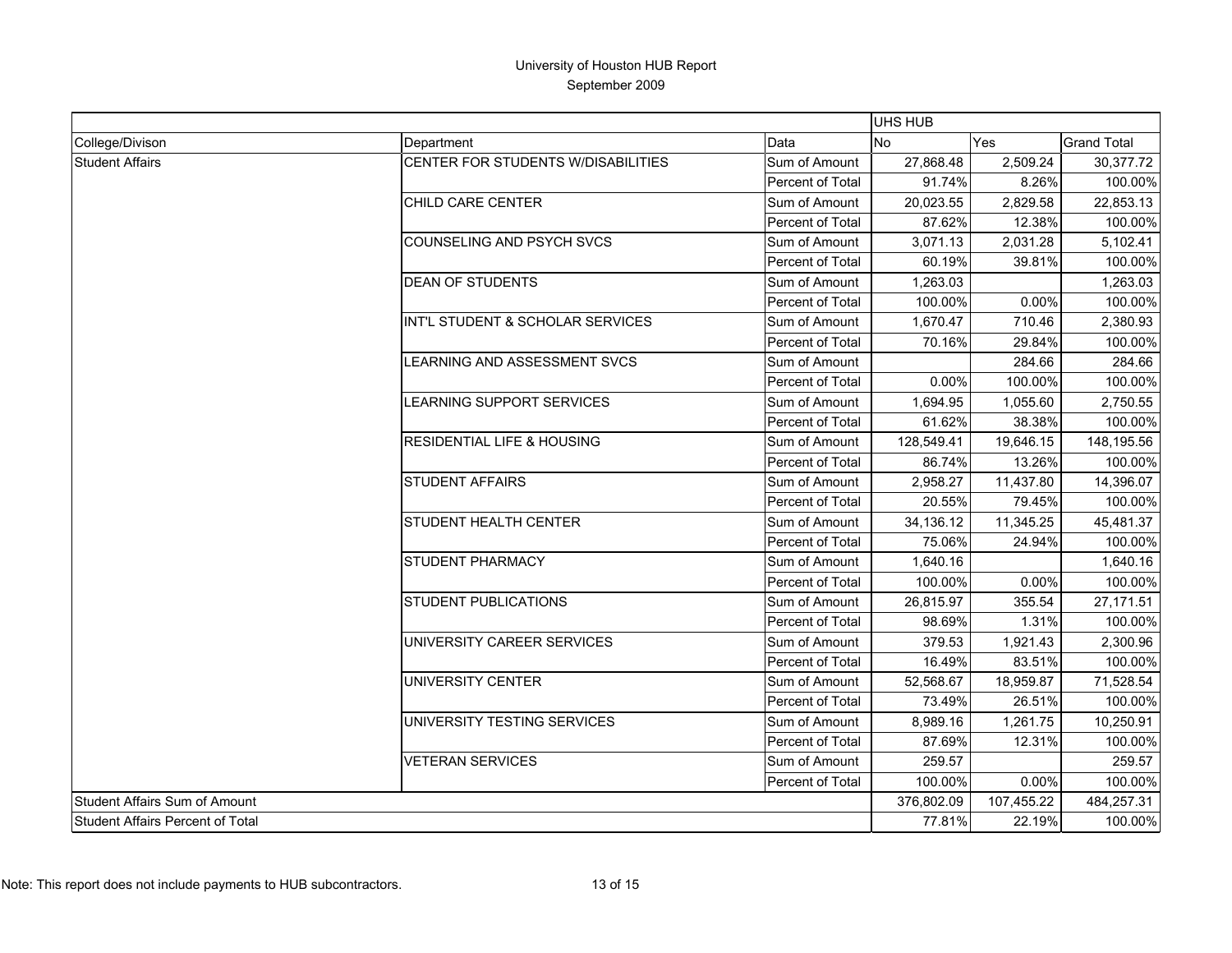|                                    |                                         |                  | UHS HUB   |           |                    |
|------------------------------------|-----------------------------------------|------------------|-----------|-----------|--------------------|
| College/Divison                    | Department                              | Data             | <b>No</b> | Yes       | <b>Grand Total</b> |
| Technology                         | CENTER FOR APPLIED TECHNOLOGY           | Sum of Amount    | 296.62    |           | 296.62             |
|                                    |                                         | Percent of Total | 100.00%   | 0.00%     | 100.00%            |
|                                    | CENTER FOR FUTURE OF HEALTH             | Sum of Amount    | 1,013.16  |           | 1,013.16           |
|                                    |                                         | Percent of Total | 100.00%   | 0.00%     | 100.00%            |
|                                    | CENTER FOR LIFE SCIENCES TECH           | Sum of Amount    | 6,899.58  |           | 6,899.58           |
|                                    |                                         | Percent of Total | 100.00%   | 0.00%     | 100.00%            |
|                                    | <b>DEAN, TECHNOLOGY</b>                 | Sum of Amount    | 14,466.15 | 20,800.04 | 35,266.19          |
|                                    |                                         | Percent of Total | 41.02%    | 58.98%    | 100.00%            |
|                                    | <b>ENGINEERING TECHNOLOGY</b>           | Sum of Amount    | 4,351.26  | 3,382.20  | 7,733.46           |
|                                    |                                         | Percent of Total | 56.27%    | 43.73%    | 100.00%            |
|                                    | HUMAN DEVELOP AND CONSUMER SCI          | Sum of Amount    | 21,726.60 | 5,643.81  | 27,370.41          |
|                                    |                                         | Percent of Total | 79.38%    | 20.62%    | 100.00%            |
|                                    | <b>INFORMATION &amp; LOGISTICS TECH</b> | Sum of Amount    | 23,524.62 | 865.36    | 24,389.98          |
|                                    |                                         | Percent of Total | 96.45%    | 3.55%     | 100.00%            |
|                                    | <b>TMAC</b>                             | Sum of Amount    | 13,000.18 |           | 13,000.18          |
|                                    |                                         | Percent of Total | 100.00%   | 0.00%     | 100.00%            |
| Technology Sum of Amount           |                                         |                  | 85,278.17 | 30,691.41 | 115,969.58         |
| <b>Technology Percent of Total</b> |                                         |                  | 73.53%    | 26.47%    | 100.00%            |
| <b>University Advancement</b>      | ADVANCEMENT INFORMATION SVCS            | Sum of Amount    | 1,455.88  | 0.00      | 1,455.88           |
|                                    |                                         | Percent of Total | 100.00%   | 0.00%     | 100.00%            |
|                                    | <b>ANNUAL GIVING</b>                    | Sum of Amount    | 64,917.49 |           | 64,917.49          |
|                                    |                                         | Percent of Total | 100.00%   | 0.00%     | 100.00%            |
|                                    | <b>CREATIVE SERVICES</b>                | Sum of Amount    |           | 614.50    | 614.50             |
|                                    |                                         | Percent of Total | 0.00%     | 100.00%   | 100.00%            |
|                                    | <b>DEVELOPMENT</b>                      | Sum of Amount    | 5,848.31  | 690.32    | 6,538.63           |
|                                    |                                         | Percent of Total | 89.44%    | 10.56%    | 100.00%            |
|                                    | <b>DEVELOPMENT RESEARCH</b>             | Sum of Amount    | 1,374.95  |           | 1,374.95           |
|                                    |                                         | Percent of Total | 100.00%   | 0.00%     | 100.00%            |
|                                    | <b>DONOR &amp; ALUMNI RECORDS</b>       | Sum of Amount    | 1,649.52  |           | 1,649.52           |
|                                    |                                         | Percent of Total | 100.00%   | 0.00%     | 100.00%            |
|                                    | <b>MARKETING</b>                        | Sum of Amount    | 25,424.37 | 408.04    | 25,832.41          |
|                                    |                                         | Percent of Total | 98.42%    | 1.58%     | 100.00%            |
|                                    | OFFICE OF SPECIAL EVENTS                | Sum of Amount    | 1,385.57  | 152.90    | 1,538.47           |
|                                    |                                         | Percent of Total | 90.06%    | 9.94%     | 100.00%            |